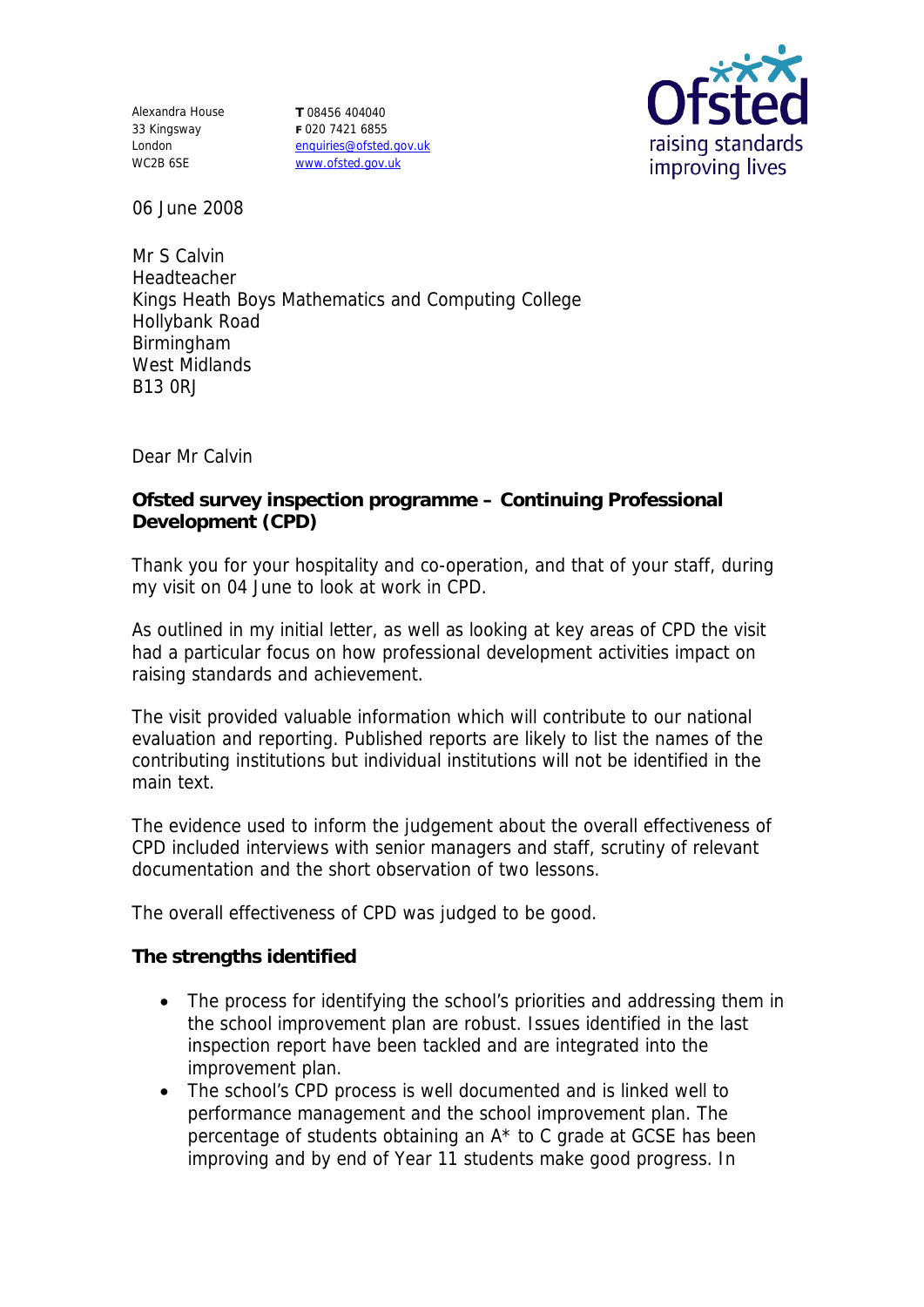recognition of its CPD work the school has successfully been accredited with the Leading Aspect Award.

- There is a very clear commitment to the professional development of all staff in the school which is acknowledged and praised by staff. CPD is very well planned to support the school priorities and those of departments and individual staff. Alongside this the school balances national priorities and developments well. The central theme 'enhancing the learning culture' is the key driver for CPD and all that the school does.
- There are an outstanding range of CPD activities. For example, twilight sessions, external courses, whole day CPD with high quality trainers and the development of cross school coaching. The partnership with other local schools is well developed and has brought many benefits. These include sharing of expertise, resources and staff. This provides very good value for money. The CPD programme is also responsive to needs that develop throughout the year.
- CPD has continued to be fundamental in developing teaching and learning at the school. It is a key priority in the school improvement plan and the yearly CPD programme. Impact cross the school is evident in the higher percentage of lessons that were good or better in 2007/08 in comparison to 2006/07. Integral to this improvement has been the strong focus given by the school on improving behaviour. The school is a calm and orderly place.
- Performance management contributes well to the identification of individual needs. Demanding targets are set for teaching and support staff to raise attendance, raise reading ages and improve achievement. Assessment for learning is a whole school target but individualised for staff as part of their performance management. Staff are encouraged and supported in gaining qualifications and attending courses outside their immediate work or areas of responsibility. For example, a mathematics teacher attending a cricket coaching course and a teaching assistant undertook the graduate teaching programme in the school and is now a newly qualified teacher.
- The school's involvement in national initiatives and strategies has been successful. The school is a Leading Edge school which has led to the establishment of precisely focused CPD in developing the use of new technologies in the curriculum. The success of this has seen the delivery of innovative practice, for example homework sent via texting and the use of animation software by students. Assessment for learning training has led to the development of assessment in curriculum areas with examples of good practice in history and physical education.
- CPD plays a key role in staff retention. Staff turn over is low. Promotion and opportunities for career development are used effectively to retain good teachers and to provide them with new challenges. Many staff move into promoted posts.